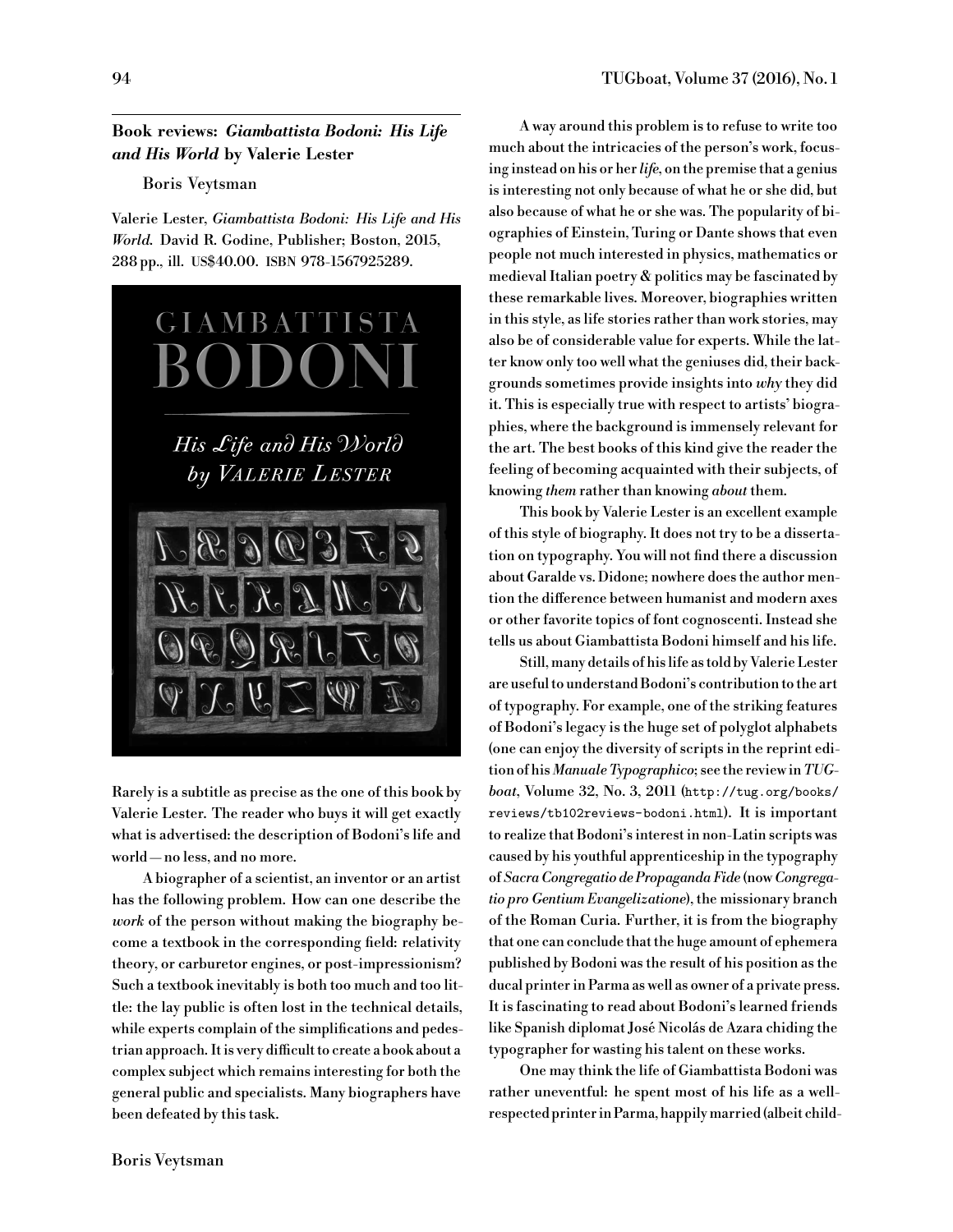less) andmakingmany beautiful books, brochures, broadsides and other printed matter — as well as an immense quantity of punches for a huge variety of scripts. To the contrary, however, Valerie Lester tells a fascinating story of a great artist trying to live a fruitful life in a stormy world. This was a time of great political upheaval in Europe: the French revolution, Napoleonic wars, diplomatic intrigues. The Italian states around Bodoni changed their borders and allegiances. Bodoni responded to these calamities in his own way: he just worked more, producing beauty for the uncertain world. This is a powerful story with relevance even now.

The words "... and his world" in the subtitle of the book are also apt. Lester is genuinely interested in the details of Italian life in the late 18th–early 19th centuries, and this shows in many charming asides throughout the book. Speaking about Bodoni's youth, she discusses the food he could eat, and quotes a contemporary cookbook (p. 26):

Although no portraits exist of Bodoni as a boy, those that appear after his arrival in Parma reveal a handsome man who steadily gains girth as he grows older. He clearly relishes his food; perhaps he enjoyed it too much, as gout would later suggest. One thing is certain: the food on offer in Saluzzo in his early years was of the highest quality, reflecting the cosmopolitan nature of the place.

*Il cuoco piemontese perfezionato a Parigi* is a marvelous book, published in Turin in 1766, and giving the idea of the kind of food available to the growing Bodoni family. Its anonymous author (most likely a man) follows the order of the seasons, starting with spring, which he calls the most pleasant season of all, but sadly lacking in chicks and ducklings, small birds, vegetables, and fruit. However, young hares and rabbits, piglets, lambs, calves, and kids abound, and fortunately beef has no season. Nor do eels and frogs. (Frog fricassée is a featured recipe.) Freshwater and saltwater fish are available. Artichokes, asparagus, certain kinds of mushrooms, peas, cardoons, spinach, lettuce, turnip tops, sorrel, and chervil come into season, as do strawberries, gooseberries, and cherries.

Summer sees an increase in poultry, game, and other birds, including songbirds. Beans, cauliflower, cabbage, and onions appear, along with peaches, plums, apricots, figs, currants, mulberries, melons, and pears. Autumn brings a bounty of fish, meat, cool weather vegetables and fruit, with the welcome addition of nuts, olives, and a huge variety of grapes. The lean winter months of December, January, and February, see an increase in the consumption of dairy products and dried and preserved food.

Then, with the same abundance reminding one of Dutch still life painters, Valerie Lester talks about coffee ("How tempting, but forbidden, the local cafés must have been for the young Bodoni"), wine, religion, festivities, and many, many more details of Italian life of these years.

Bodoni lives in Piazza di Spagna in Rome, which attracted many Roman girls and women. The author wonders whom he could meet there after a day of work — and this gives her alead to talk about Roman women, their difference from contemporary Parisian women, the way the former and the latter used and use rouge and perfume, about Casanova, castrati, transvestites, harlequins, actors, etc., etc. We learn from the book how Italians at that time traveled, played, prayed, celebrated, grieved. Even the death of Bodoni was an occasion for Valerie Lester to talk about history (p. 180):

In 1285, the citizens of Parma raised funds for the creation of a bell that could be heard as far away as Reggio Emilia, 26 kilometers distant. The first bell to be cast was not up to the challenge. A second bell, very beautiful, also failed the test, but in 1287, a third bell, Il Bajon, was struck, and this time the citizens were satisfied. (It is unclear, however, whether it actually made itself heard in Reggio Emilia.) Because of its enormous size, it was subject to rupture, and has been recast seven times since 1287. Strict regulations dictated that Il Bajon, the largest of the six bells in the cathedral tower, would only toll for the deaths of heads of state or members of Parma's most illustrious families. When the populace awoke on 30 November 1813 and heard the great bell tolling, it was clear that someone very important had died.

While the world of the book is full of things big and small, the author also loves to write about people. Bodoni's press in Parma became a favorite destination for many discerning visitors from Napoleon to traveling